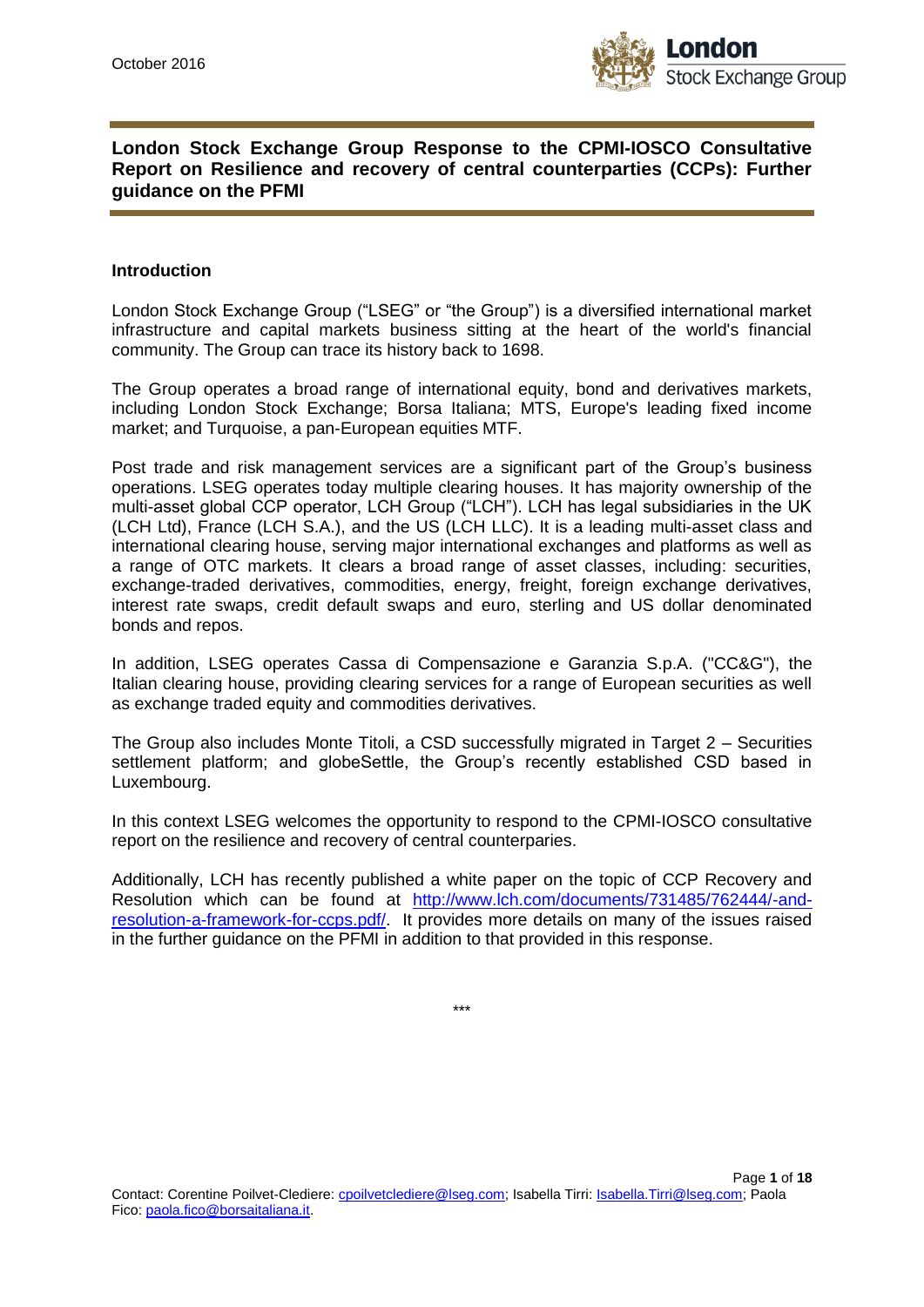

# **Part A. General Remarks**

In determining the global framework for the Recovery and Resolution of CCPs, the most crucial aspect in terms of financial stability is never reaching the resolution stage at all. When possible, it is preferable for a CCP to recover rather than be placed into resolution (with the undesirable associated consequences for financial stability that entails). To this end, LSEG would like to make the following recommendations:

- **1. Clear governance structures:** We believe that clear governance structures are essential to ensure that boards maintain accountable for control and oversight of CCP resilience and recovery tools, but have the capacity to delegate day-to-day management to the relevant committees, management teams and operational experts to deal with sudden changes in market conditions. This level of delegation is important for both functional purposes to ensure individuals with the right skill sets are appointed to the board and to relevant committees and management teams, as well as ensuring that there is a degree of true independence between day-to-day operations of a CCP and oversight.
- **2. Disclosure of resilience measures and recovery tools:** Faith in the robustness of CCP resilience measures and recovery tools are essential to ensuring continued market confidence and safety in CCPs during stressed market conditions, particularly when there is a risk that a clearing member or other key market actor might become insolvent. This is why CCPs undertake quantitative disclosures under Principle 23, Key Consideration 5, of the PFMI. However, there are key concerns about the level of information which should be considered public, limited to clearing members and that which is the private intellectual property of the CCP. A tailored approach to such disclosures would be better for market confidence than divulging all sensitive information which could lead to reverse-engineering of, for example, margin requirements therby undermining the actual robustness of the CCP.
- **3. Default waterfalls and Skin-in-the-Game ("SITG"):** The most important element of the resilience before recovery of a CCP in the event of a clearing member default should remain the default waterfall. While it is understood that skin-in-the-game is an important consideration for aligning interests in a default between the CCP and its clearing members. SITG is not, however, designed to be a meaningful loss absoarbing layer within the waterfall which can be replenished within one day of use (as it represents the capital of the CCP). Instead, the default waterfall should focus on the robustness of margin methodology and the tools necessary for a CCP to restore a matched book.
- **4. Margin methodology:** Margin provided by clearing members, both initial and variation, represents the largest portion of a CCP's default waterfall and the ability of it to recover from the failure of a clearing member. This is why the liquidation period of margin (MPOR) should reflect the actual time needed to manage a default all the way to the porting or the liquidation of clients' positions. Therefore, it should be adjusted to the legal structure of the jurisdiction and the liquidity and depth of the market.

It is important that the guidance on recovery tools addresses all of the margin system design, MPOR and procyclicality. In all instances CCPs should have systems and models which ensure that margin accurately reflects: (i) the value of contracts; (ii) market movements and market risk; and (iii) the likely realistic close-out time for contracts during stressed conditions.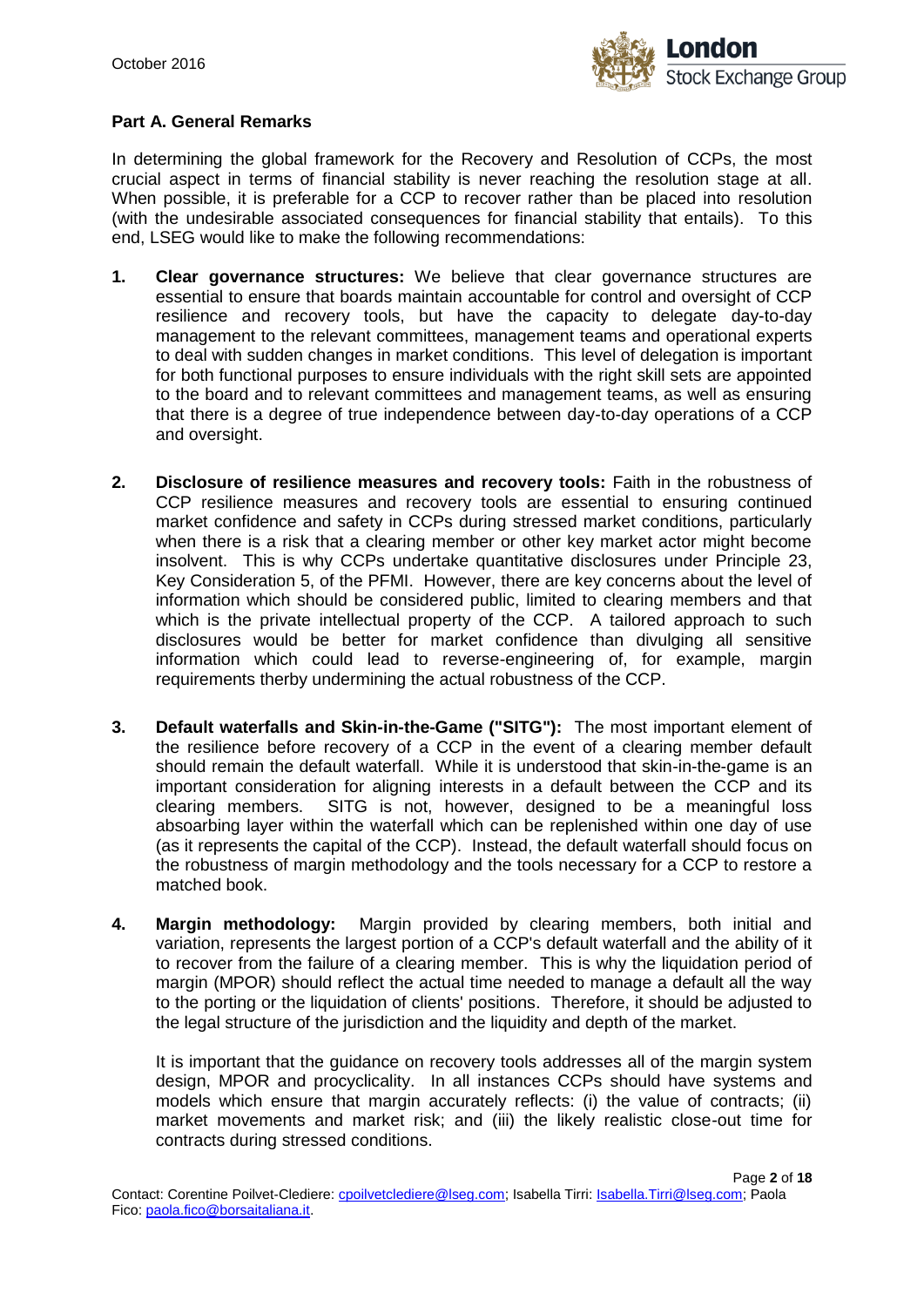

- **5. Stress-testing:** LSEG believes that standardised stress testing methodologies and guidelines will help improve transparency around CCP risk management. It will allow clearing members and regulators to compare different CCPs on a relative basis, to evaluate the strength and resiliency of clearing houses and to assess the extent to which a CCP's pre-funded resources (default fund contributions and CCP skin-in-thegame) would be consumed under a uniform set of stresses. A harmonised set of stress tests will also create a level playing field across the different regulatory jurisdictions and will present a consistent measure of the relative resilience of competing CCPs. As with the established PFMI framework, such stress testing should be based on risk scenarios which would have an extreme impact on the CCP but are plausibly realistic; not necessarily all possible circumstances, which are unlikely to be plausible.
- **6. Necessity to preserve a robust recovery phase:** We consider that, in the scenario where one or several clearing member(s) default(s), it is essential that the CCP retains a comprehensive toolkit to: (i) be able to allocate all losses to surviving members; and (ii) the ability to restore a matched book through the ability to use Partial Contract Tear Ups (carefully explained and detailed for its members and clients).
- **7. Distinction between Default losses and Non-default losses ("NDLs"):** LSEG considers it critical that any resilience and recovery tools distinguish between responses to clearing member defaults vs. responses to NDLs. Resultant actions needed to address these situations are likely to be very different, with different powers and resources available. We believe the issue of a CCP potentially failing is more pressing in the case of NDLs. Indeed, these situations occur outside the CCP's powers associated with clearing member defaults, where margins, guarantee funds, assessments, VMGH and (partial) Contract Tear Ups are not available to the CCP. LSEG supports the EMIR requirements for CCPs to hold dedicated regulatory capital for such losses and this adds to CCP resilience. Additionally, part of these NDLs could be allocated back to clearing members depending on the level of responsibility they have in designing the CCP's policy.
	- **8. Combined principles and guidance:** Given the piecemeal approach taken in developing the PFMI and the subsequent disclosure and guidance documents, LSEG suggests that CPMI-IOSCO look to combine the PFMI with the detailed further guidance in a more cohesive fashion. A singular approach would be more suitable for including both the principals and the more detailed guidance as opposed to several documents which cut across similar principles. This would be easier for CCPs and clearing members to understand and apply and more straightforward for supervisors to monitor.

\*\*\*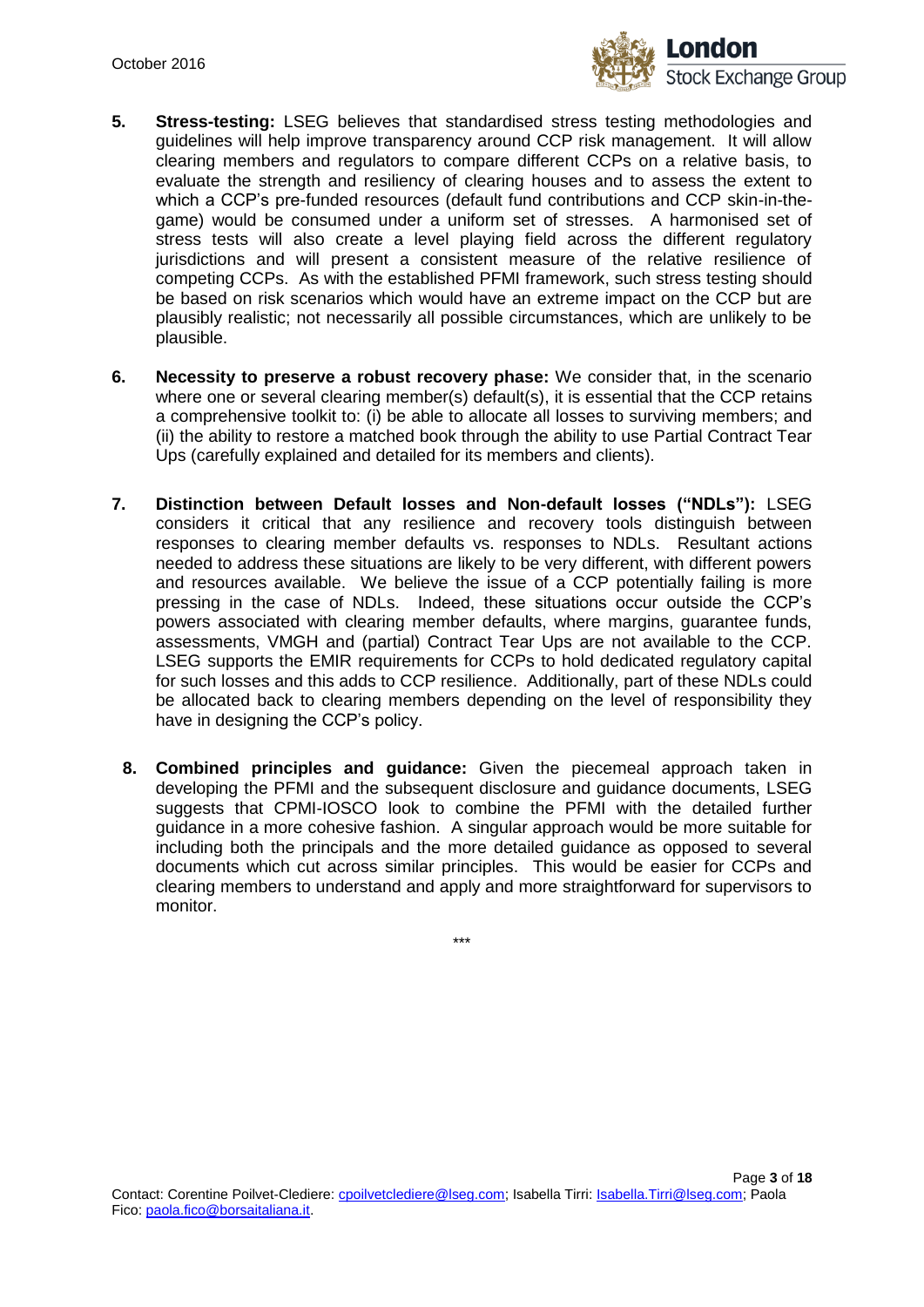

# **Part B. Detailed comments**

## **Section 1. PFMI implementation**

As noted above and by paragraph 1.5.3 of the Report, the guidance is intended to support the observance of the PFMI by CCPs but does not impose additional standards beyond the PFMI. In order to ensure consistent application, ease of use and understanding for CCPs, clearing members and supervisors, we suggest that the guidelines, once finalised, should be incorporated into a revised version of the PFMIs themselves. This could be used as an opportunity to combine such materials into a single source, instead of having multiple resources, including disclosure standards, Level 3 assessments and other commentary.

## **Section 2. Governance**

## *General comments*

## *(i) Is the guidance provided on CCPs' governance sufficient and appropriate?*

The Report focuses on two broad themes in relation to governance to comply with Principle 2 of the PFMI: the first is that the board of directors of a CCP should take explicit responsibility for the margin system and stress-testing; and second, that the board should be responsible for a comprehensive disclosure and feedback mechanism. The starting point for governance arrangements must be the recognition that the board of the CCP is responsible for governance and oversight and not day-to-day operational activities. The guidelines in Section 2 do not sufficiently make this distinction. It should be clear that board level responsibility is explicit and there must be governance arrangements for oversight; however, it would be both impracticable and unhelpful to suggest that board of directors must undertake such tasks without the ability to delegate to technical experts in the relevant areas. It would be undersirable if more day-to-day responsibility of the board led to the unintended consequence of altering the makeup of boards to be overly-focussed on risk processes and not account for the other necessary skills and responsibilities required for board members.

*(ii) Is the current level of public disclosure by CCPs appropriate? In particular, is there a need for further disclosure related to margin and stress testing methodologies? If so, would the disclosure of the items included in the list (or a subset of the list) suggested by an industry group and attached as an Annex be appropriate and sufficient for disclosure and feedback purposes?*

In respect of disclosure frameworks, it is important to reiterate that CCPs undertake quantitative disclosures under Principle 23, Key Consideration 5, of the PFMI. LSEG does not suggest that there should not be governance arrangements around disclosure pursuant to Principle 2, but any such arrangements must respect the ability of a CCP to manage the margin process in an effective way to be able to manage systemic and CCP risk, not to prejudice its own intellectual property and support market confidence.

### *Margin system design and stress-testing framework (2.2.1 – 2.2.5)*

The design of margin systems is intended to capture the correct value of transactions and expose them to extreme but plausible stress scenarios, all with the intention (in the EU) of achieving a "cover 2" position. This means that the funded resources held by the CCP are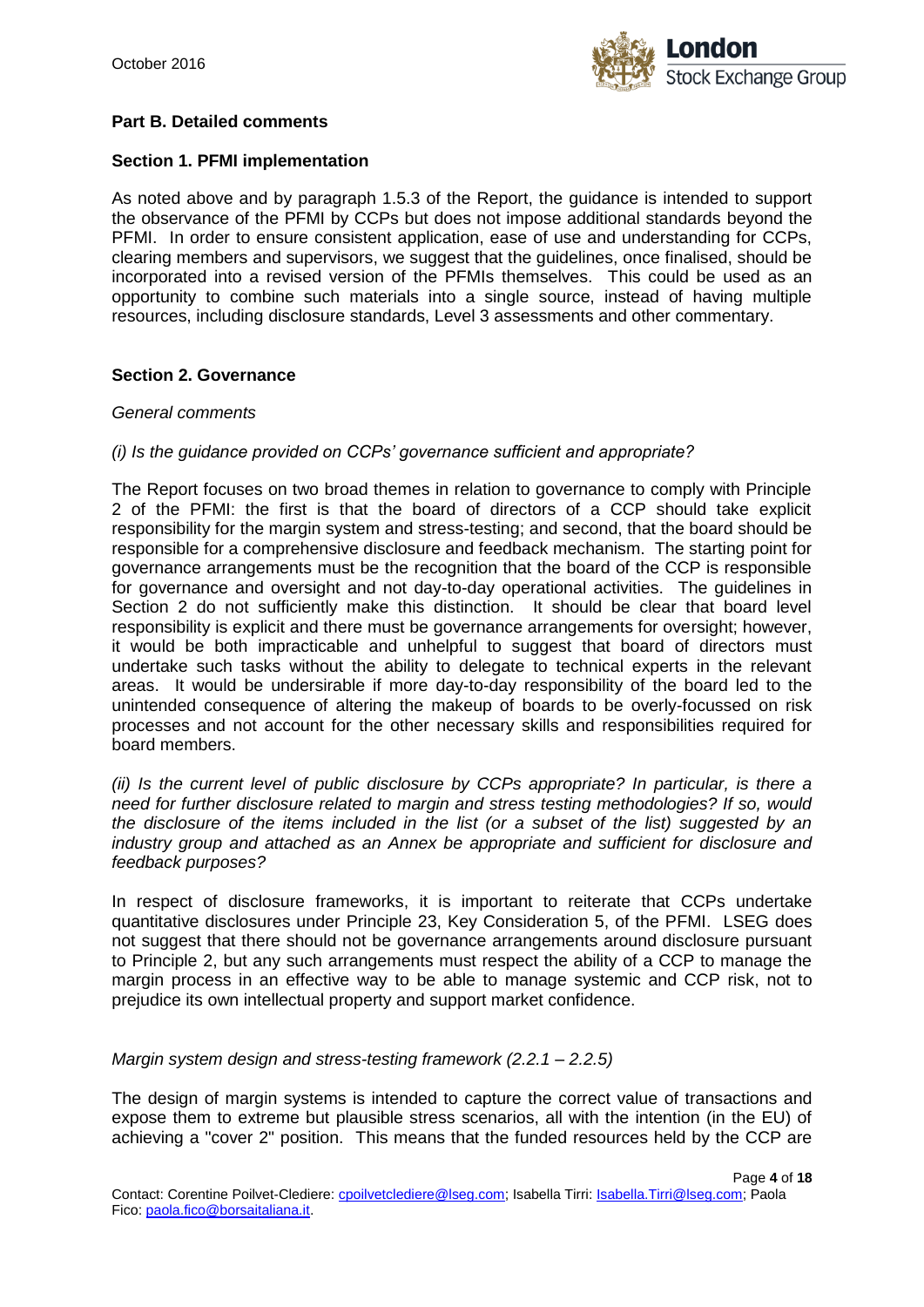-



Page **5** of **18**

enough to cover the default of at least the largest two members under stressed market conditions determined using all available time series.

Holding periods, for example, are a relevant area of stress tests which can have significant impacts. It is important to define precisely when a holding period starts and ends in order for CCPs to have identical standards to work from; for example, EMIR requires that the period start from the last successful margin call to the final liquidation of the defaulter's portfolio/reestablishment of a match book at the CCP. Having guidance to this effect means that CCP's can be evaluated on the robustness of their ability to manage a default within such periods. For example, at LCH, initial margins are calculated at a 99.7% confidence level over the relevant holding period for each particular product and at CC&G margin holding periods are analysed up to 3/5 days (versus the minimum 2 days required under EMIR) and the confidence levels applied are up to 99.8%/99.99% (compared to the required EMIR standard of 99.5% and Dodd-Frank standard of 99%). Members are also subject to other bilateral margins such as concentration risk, basis risk with add-ons for wrong-way risk and a decline in credit quality.

We agree with guidance that governance arrangements are intended to ensure that such margin methodology is reviewed regularly and that the board should approve material changes to models brought about by stress testing. However, in doing so, it should still be appropriate that the board is advised by expert committees, such as a risk committee when undertaking such reviews and approvals.

## *Ongoing maintenance of financial resources (2.2.6 – 2.2.8)*

We agree that the board of a CCP should ensure there are governance policies and procedures to delineate the respective roles of management and the board for ensuring a CCP maintains required levels of financial resources. LSEG supports the conclusions of the guidelines that market conditions can change rapidly and it is essential that governance structures are designed to ensure that the CCP can remain agile and responsive to these with day-to-day management to having delegated responsibility to take any corrective action necessary.

We would suggest, however, that the obligation to have a board level review of the risk management framework after a breach of covered credit exposures or covered liquidity exposures should again be capable of being supported by delegated responsibility to appropriate risk committees and operational divisions.

## *Determining the amount and characteristics of CCP's own financial resources to absorb losses (2.2.9 – 2.2.10)*

A CCP's contributiuon to its own losses is primarily based around the concept of the CCP having some degree of skin-in-the-game ("**SITG**") to align its incentives in risk management to those of its clearing members. However, in calculating such amounts, SITG is best aligned with the capital position of the  $\text{CCP}^1$  and not specifically as a tool to absorb losses in a default.

Additionally, as SITG relates to the capital position of a CCP, it would not be appropriate to subject such calculations to a consultation process with clearing members. Instead, clearing members can be provided with a transparent overview of how such amounts are reached and given clear communication of calculation outcomes.

<sup>&</sup>lt;sup>1</sup> See, for example, Commission Delegated Regulation (EU) No 153/2013, Article 35.

Contact: Corentine Poilvet-Clediere: cpoilvetclediere@lseg.com; Isabella Tirri: Isabella.Tirri@lseg.com; Paola Fico: paola.fico@borsaitaliana.it.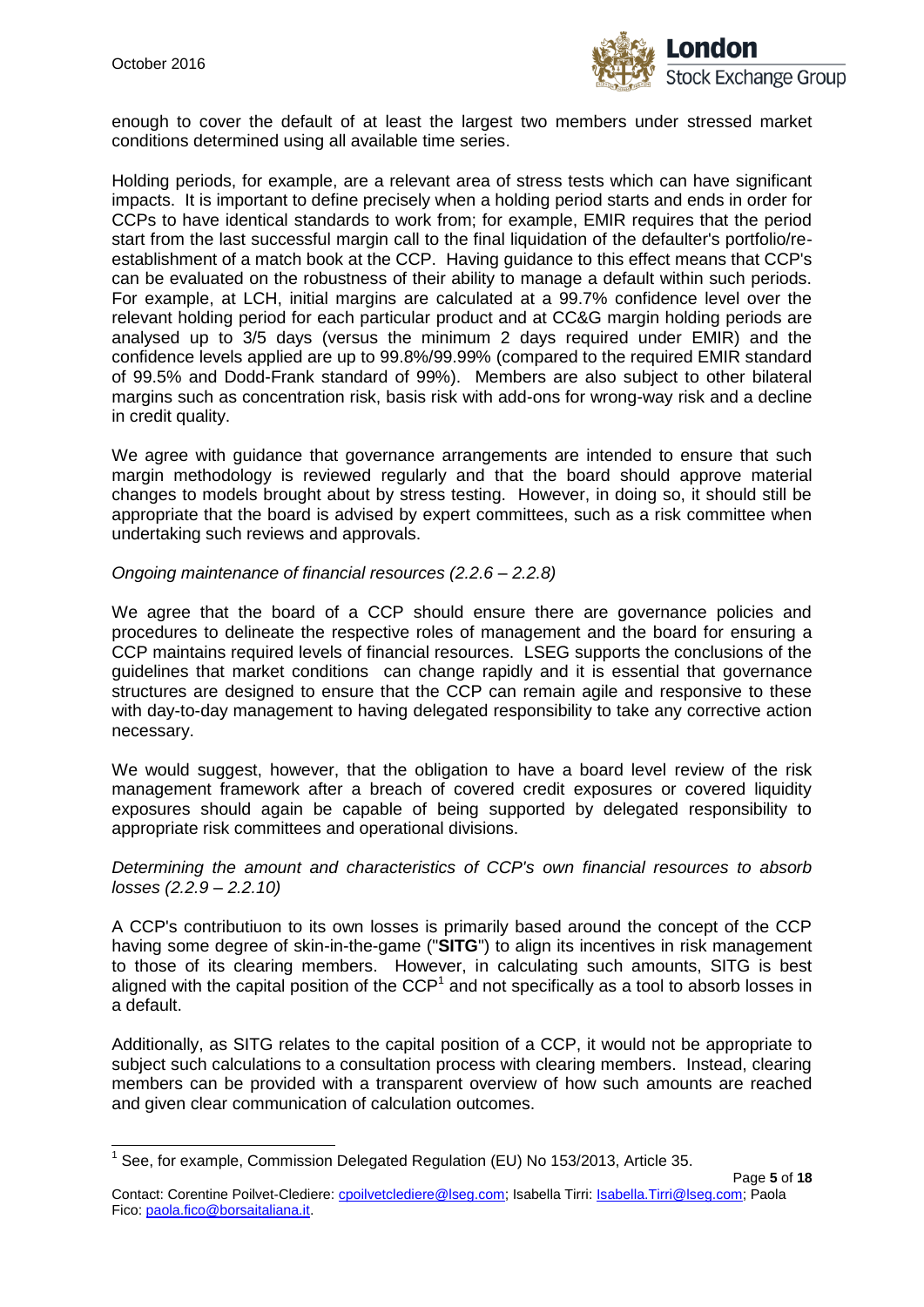

Page **6** of **18**

*Limiting destabalising, procyclical changes (2.2.11 – 2.2.13)*

LSEG supports the conclusion that criteria to address procyclical effects should be both qualitative and quantitiatve and not based on any singular criterion.

As part of evaluating procyclicailty and risks posed by members in participating in recovery actions, we expect that CCPs should have robust criteria for membership as an initial point. Additional diligence is a useful tool; however, it would be impractical to expect that a CCP is in a position to police its membership to be able to predict and manage granular changes and demands in margin during stressed periods. For example, SwapClear members have access to the SwapClear Margin Approximation Risk Tool which can give an indication of margin expectations in given circumstances, but does not rely on the CCP actively monitoring the client's position.

As members are best positioned to discuss their potential constraints and expected stressed losses, as opposed to the CCP conducting its own independent diligence.

### *Review and validation of margin system and stress-test framework (2.2.14)*

LSEG supports the guidance that the board should evaluate the margin system and stress test framework and that this should be supported by the advice of the CCP's risk committee.

Additionally, industry-wide stress tests, when calibrated and conducted in a through manner  $-$  such as the ESMA stress tests<sup>2</sup>, can be a very useful tool for transparent reviews of margin systems and stress test frameworks that should be supported.

## *Disclosure and feedback mechanism for reviewing the margin system and stress-testing framework (2.2.15 – 2.2.20)*

Establishing a system to solicit comprehensive feedback from direct participants, indirect participants and other relevant stakeholders is not an appropriate method for making decisions about margin methodology and stress-testing. First, the level of disclosure would likely require significant information in respect of the CCP's margin system which could both undermine its intellectual property rights as well as risk the reverse-engineering of margin systems to allow for potential undermining of CCP margin calls. Second, one could expect that members would be incentivised to reduce the amount of margin paid into the CCP and lower the cost of clearing. In contrast, the CCP is incentivised to ensure that its margin methodology is robust as the reliability of such methodologies is fundamental to their market offering of effective risk management and furthermore, many CCPs face the first tranche of a default waterfall following the insolvent clearing member's margin through application of its own SITG. Third, considering the existing CPMI-IOSCO Public Quantitative Disclsoure requirements<sup>3</sup>, there are already significant data fields made available every quarter and an the CCP would face a material build cost to provide anonymous margin and stress-test methodology which should only be undertaken if there is a clear rationale for such additional disclosures. Finally, some information is not included in the public disclosures because its inclusion would raise competitive issues with CCPs and members, especially in shallow markets where even aggregated results are not actually anonymous.

<sup>2&</sup>lt;br><sup>2</sup> [https://www.esma.europa.eu/sites/default/files/library/2016-658\\_ccp\\_stress\\_test\\_report\\_2015.pdf](https://www.esma.europa.eu/sites/default/files/library/2016-658_ccp_stress_test_report_2015.pdf)<br><sup>3</sup> <http://www.bis.org/cpmi/publ/d125.pdf>

Contact: Corentine Poilvet-Clediere: cpoilvetclediere@lseg.com; Isabella Tirri: Isabella.Tirri@lseg.com; Paola Fico: paola.fico@borsaitaliana.it.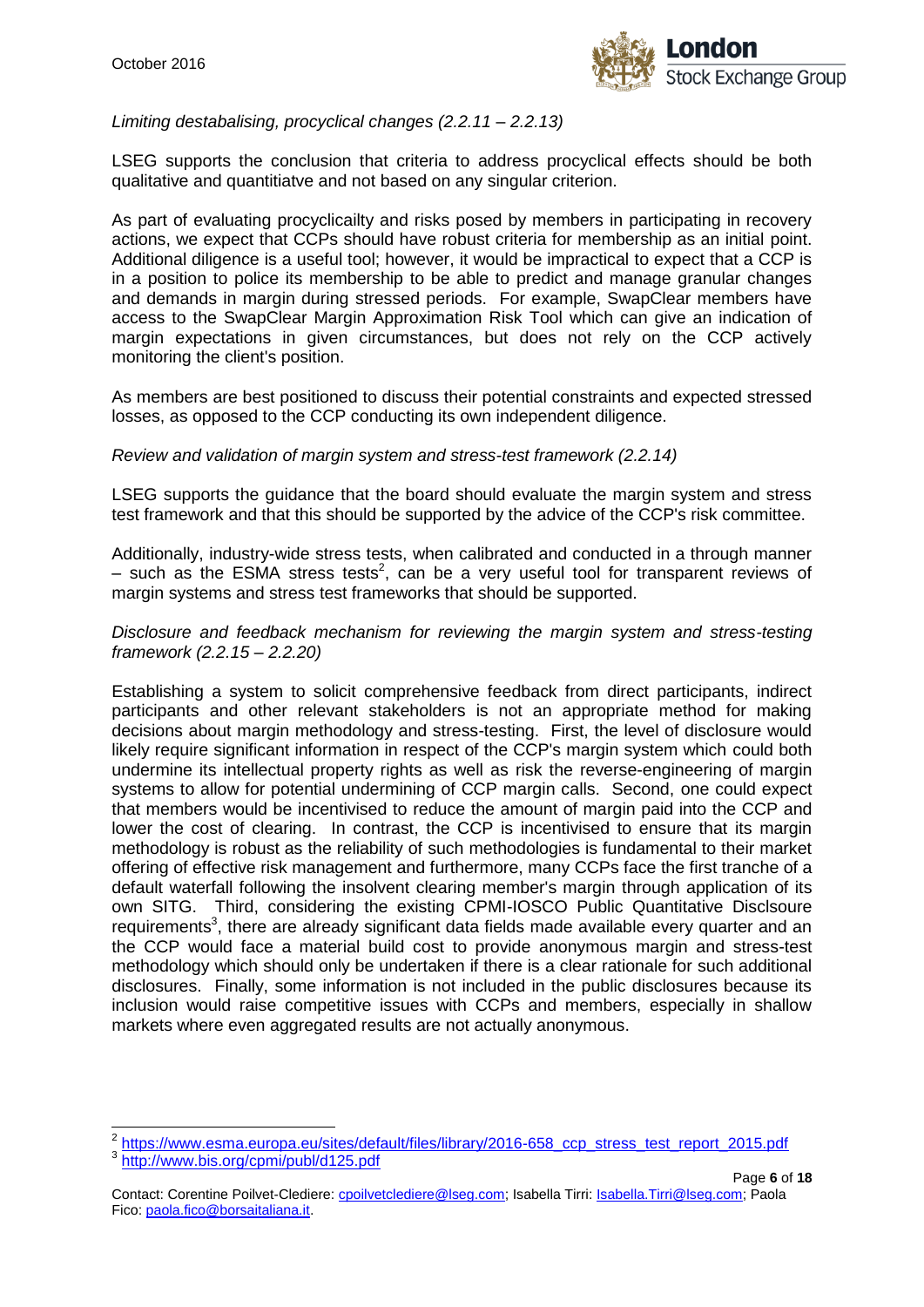

# **Section 3. Stress testing**

### *General comments*

## *(i) Is the guidance provided on stress testing sufficient and appropriate?*

LSEG believes that standardised stress testing methodologies and guidelines will help improve transparency around CCP risk management. It will allow clearing members and regulators to compare different CCPs on a relative basis, to evaluate the strength and resiliency of clearing houses and to assess the extent to which a CCP's pre-funded resources (default fund contributions and CCP skin-in-the-game) would be consumed under a uniform set of stresses. In addition, it attempts to place CCPs on a level playing field regardless of confidence levels used to calculate margin, holding and methodology for sizing default funds, etc.

A harmonised set of stress tests will also create a level playing field across the different regulatory jurisdictions and will present a consistent measure of the relative resilience of competing CCPs. The promotion of standardised guidelines for stress testing will encourage clearing houses to engage in a race to the top, where clearing houses compete on the basis of safety and soundness.

*In the light of the potential for member positions and market prices to change significantly during the day, is the proposed guidance on capturing intraday positions and price movements in stress tests appropriate and sufficient?*

Please see detailed comments in relation to paragraphs 3.2.17 – 3.2.35 below.

# *Structure of credit and liquidity stress-testing frameworks (3.2.1 – 3.2.9)*

We recognise that the guidelines should include assessing all relevant sources of liquidity risks; however, it should be clear that the framework for stress-testing is intended to reflect the realistic risks for each product type and asset class. Certain liquidity risks will be more apparent in respect of certain products/asset classes than others and CCPs should be in a position to determine these accordingly as a fixed set of predefined risk factors could lead to a potential underestimation of risk factors connected to the specific activity of a certain CCP while potentially overestimating risk factors which do not represent a real issue for that same CCP.

Nonethless, we would support a minimum level of harmonisation by the introduction of a minimum level of standardisation, for example with reference to shock applied thus ensuring a sufficient level of pre-funded resource among CCPs. Transparency towards clearing members and regulators should be undertaken with a full disclosure of methodologies and parameteters adopted in the stress testing methodologies.

*Risks related to credit exposures (3.2.12 – 3.2.13)*

LSEG supports the draft guidelines in this section.

*Identification of all liquidity risks (3.2.15 – 3.2.16)*

LSEG supports the draft guidelines in this section.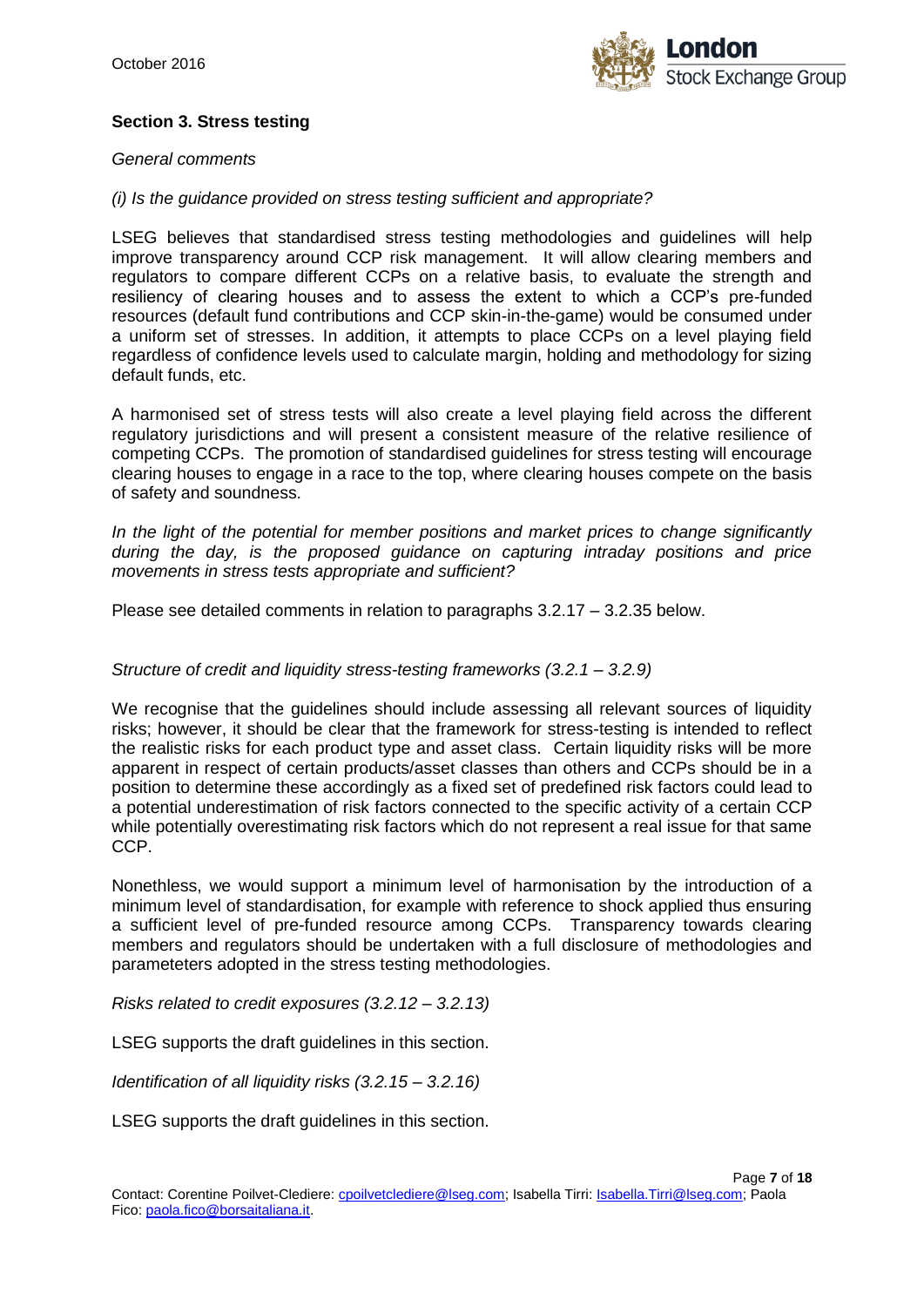

### *Risks related to liquidity exposures (3.2.17 – 3.2.18)*

When liquidity risks are identified, the manner in which they are dealt with should reflect the CCP's margin methodology and methods of access to liquidity. For example, where the relevant MPOR for a CCP is a single day, this effectively means that the risk of liquidating such collateral is an intra-day risk, as the sale price will be whatever the stressed intra-day price is in order to complete the transactions within the required time period when the market closes. Conversely, where a CCP's MPOR is 2-day it is less necessary to price in intra-day stressed liquidity as there is a longer time period available to obtain a market price for the collateral sold by the CCP. The guidelines should reflect the distinction and linkage between such liquidity risks and the expected time to realise CCP resources, such as margin.

## *Use of end-of-day, intraday, and intra-period price and intraday position movements (3.2.34 – 3.2.35)*

We believe that in order to avoid making arbitrary assumptions about the transactions that are concluded during the day and the price changes, the stress test should be performed using end of day positions and prices. Possible peaks of exposures and sharp prices movements should be already captured by margin methodologies but are not necessarily "plausible" risks in actually liquidating positions. Furthermore, intra-day data quality and price accuracy will not be as reliable as end-of-day and may lead to biased results.

As noted above, we do support the need for stress tests to factor in price movements; however, the significance of certain criteria (such as intra-day price movements) should be relative to the anticipated time for liquidation and the relevant MPOR employed by the CCP. The shorter the time period for liquidation, the more necessary it is to give intra-day price movements extra weight and the longer the time period for liquidation, the less necessary it is to do so.

# *Development of forward-looking scenarios (3.2.36 – 3.2.38)*

In developing forward-looking scenarios, the guidelines should ensure that they do not add to the risk of procyclical behaviour. Having changes in margin methodology which are clearly related to metrics that allow participants to predict changes would actually encourage procyclicality and this outcome would be detrimental to systemic risk management. For example, a margin system tied to credit spreads would meet this criterion and be extremely procyclical. It should be sufficient if there is adequate transparency in the margin methodology for forward-looking scenarios and sufficient communication to help clearing members manage changes in margining levels, for example with margin simulation tools.

## *Changes in relationships between different products or asset classes (3.2.39 – 3.2.41)*

LSEG agrees that account needs to be taken of the impact of different asset classes on a portfolio within the CCP. Therefore, it makes sense that portfolio are segregated initially by asset class for the purposes of stress testing. Once segregated, the portfolios can be subjected to various sets of stress scenarios, including historic, hypothetical and decorrelated stress scenarios. Once the scenarios have been applied to the portfolio, the impact of the stresses are recorded on the portfolio's profit and loss as well as the resulting erosion of margin, and usage of default fund contributions and of the CCP's own SITG.

*Treatment of client exposures (3.2.48 – 3.2.51)*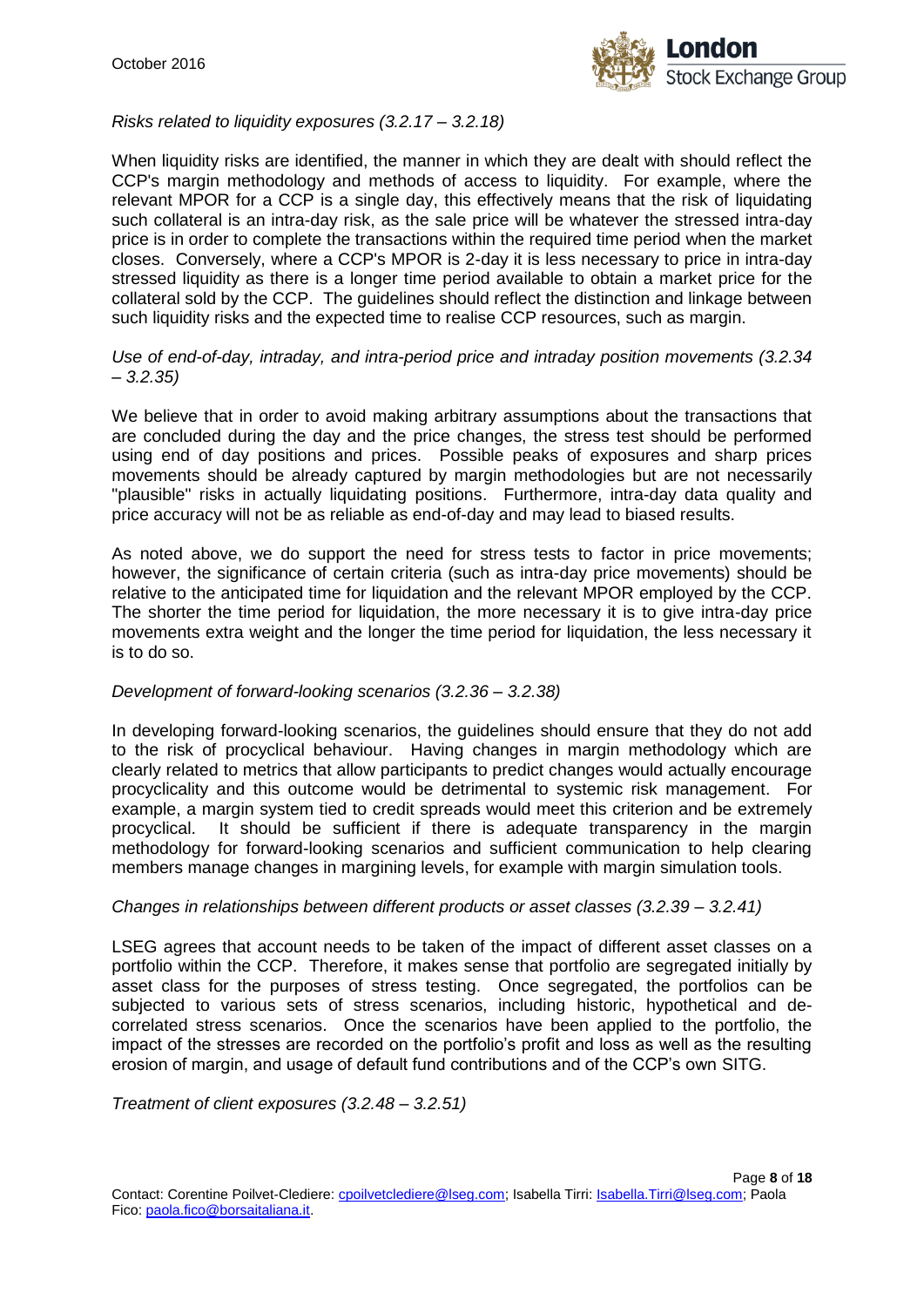

We believe that the approach taken in the draft guidelines is too conservative and do not reflect the default management processes CCPs have in pace. They do not allow CCPs or regulators to account for past experience in default scenarios and porting assumptions across relevant jurisdictions.

*Analysis of the risk management framework (3.2.53 – 3.2.55)*

LSEG supports the draft guidelines in this section.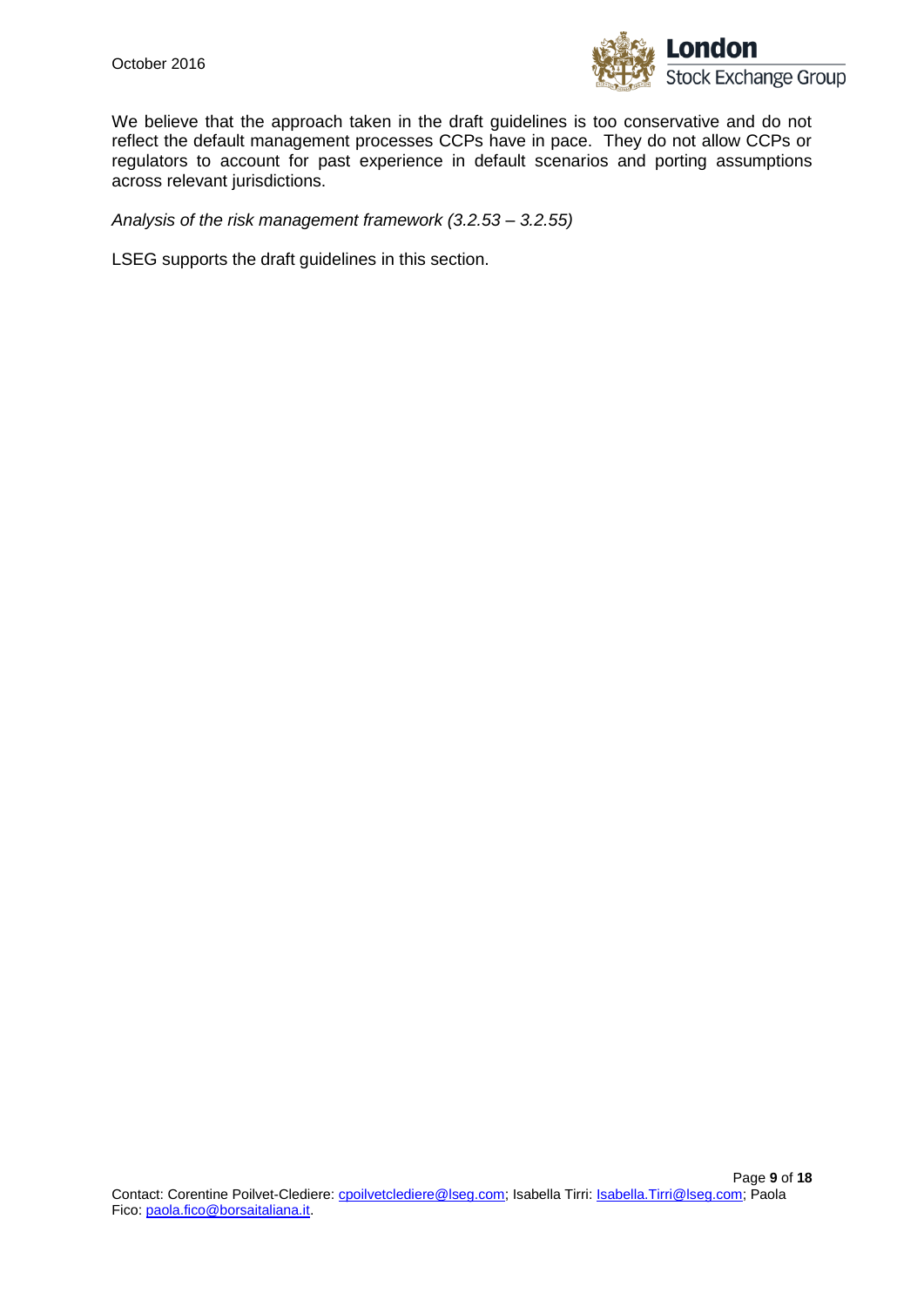

# **Section 4. Coverage**

# *Cover 1 or Cover 2 is a mminimum (4.2.1)*

LSEG believes the Cover 2 standard maintained to a high confidence interval is the most appropriate means of ensuring market confidence and safety in CCP resilience. While we recognise that Key Consideration 4 of Principle 4 of the PFMI maintain that Cover 1 can be used for less-complex risk profiles, the guidelines should be clear that only very basic CCPs with limited asset coverage and very limited credit and liquidity risks should employ a Cover 1 standard.

## *Determining the largest exposures (4.2.2 – 4.2.3)*

LSEG supports the guidelines in suggesting that a CCP would need to justify and clearly explain using an approach of unsynchronised stress-tests in certain market circumstances. Normally, we would expect most CCPs to operate on a simultaneous Cover 2 default scenario.

*Maintaining resources on an ongoing basis (4.2.5 – 4.2.7)*

LSEG supports the draft guidelines in this section.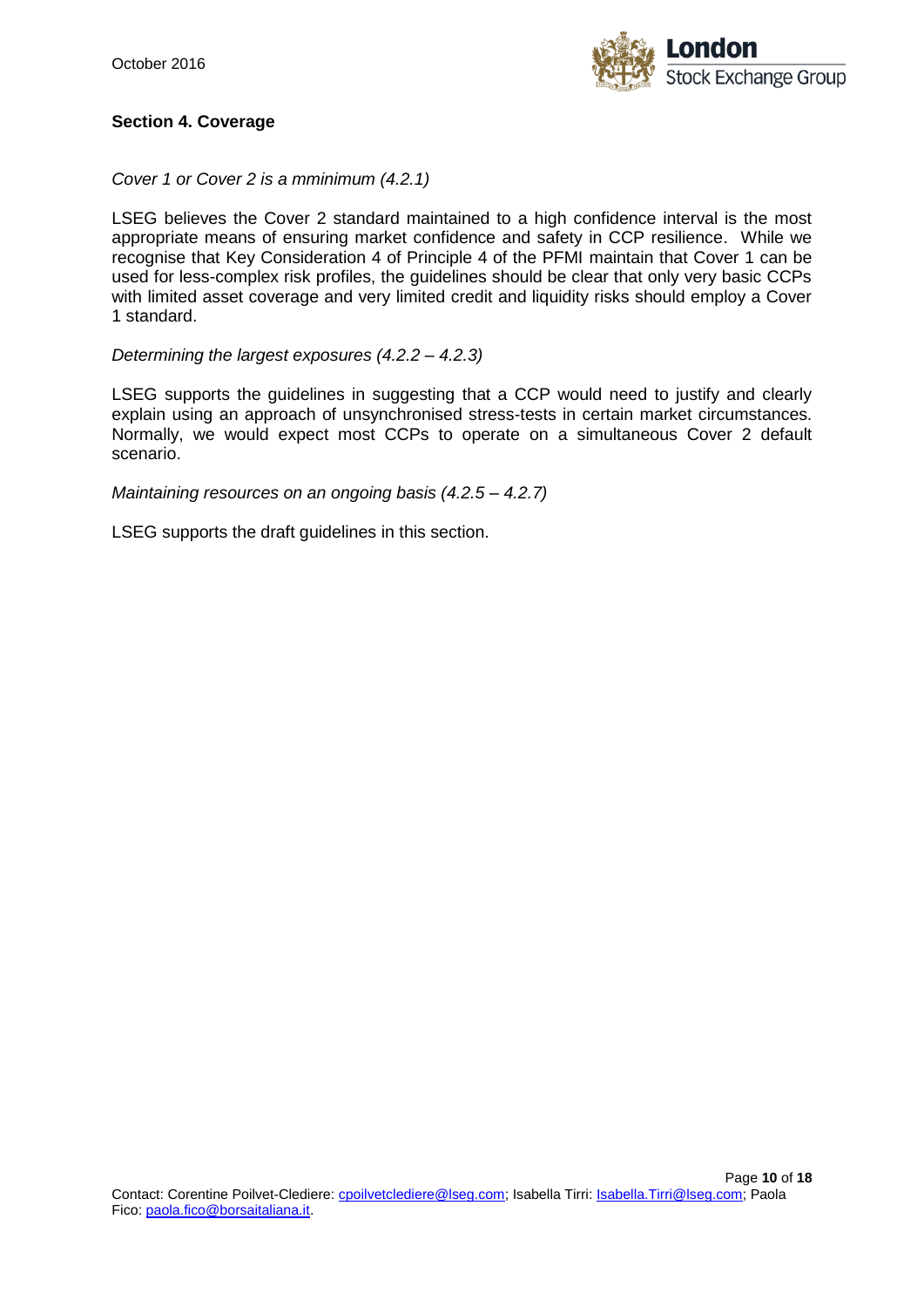

# **Section 5. Margin**

## *General comments*

## *(i) Is the guidance provided on margin sufficient and appropriate?*

Having effective and realistic margin methodologies in place are essential to the resilience of a CCP. It should not be expected that CCPs compete on different levels of margin to be the most cost efficient to their membership. The overriding concern is always the accuracy of the margin requirements and the confidence with which they can be applied against open exposures in a default scenario. Therefore, as the guidance suggests, it is essential that all assumptions, implicit and explicit, in margin methodologies are acknowledged and taken into account, particularly with respect to the ability to liquidate margin within a set time period to manage a default.

## *(ii) Is the guidance provided on procyclicality appropriate and sufficient?*

*(iii) The PFMI do not explicitly address margin add-ons. Is the guidance provided on margin add-ons adequate to ensure sufficient coverage by the margin system and other prefunded financial resources in line with the PFMI?*

LSEG also acknowledges that the availability of clearing members to offer access to cleared products is a key concern. Margin methodologies, particularly efficiencies from portfolio margining and the use of pro-cyclicality buffers, should not discourage smaller financial institutions from accessing clearing. We would not want a situation where the margin buffers and reserved amounts that are not as sensitive to the CCP's own margin methodology means that a reduced amount of clearing members increases concentration risk at the CCP itself. This would be counterproductive to the fundamental aim of a CCP, which is to manage and mutualise risk amongst a wide range of participants.

*(iv)* The PFMI do not prescribe a minimum margin period of risk or closeout period. Is further *guidance in this area needed?*

Please see response to paragraphs 5.2.4 – 5.2.11 below.

### *Margin system design (5.2.1 – 5.2.3)*

The draft guidance related to applying certain thresholds on the level and stability of correlation does not seem suitable for portfolios containing homogenous products (e.g. large cap equities or interest rate products) with varying degrees of correlations between underlying risk factors. We suggest that guidance focus on the concern that models should have a sufficient range of stressed correlations in the sampling period to demonstrate significant fat tails for each portfolio return distribution.

*Margin Period of Risk (MPOR) or closeout period (5.2.4 – 5.2.7)*

LSEG agrees that the assumed MPOR of a CCP must acknowledge the legal system and constraints and market realities of the jurisdiction that it is operating in. In developing a basis for MPOR, all relevant legal and market liquidity considerations should be accounted for.

### *Minimum MPOR or closeout period (5.2.8)*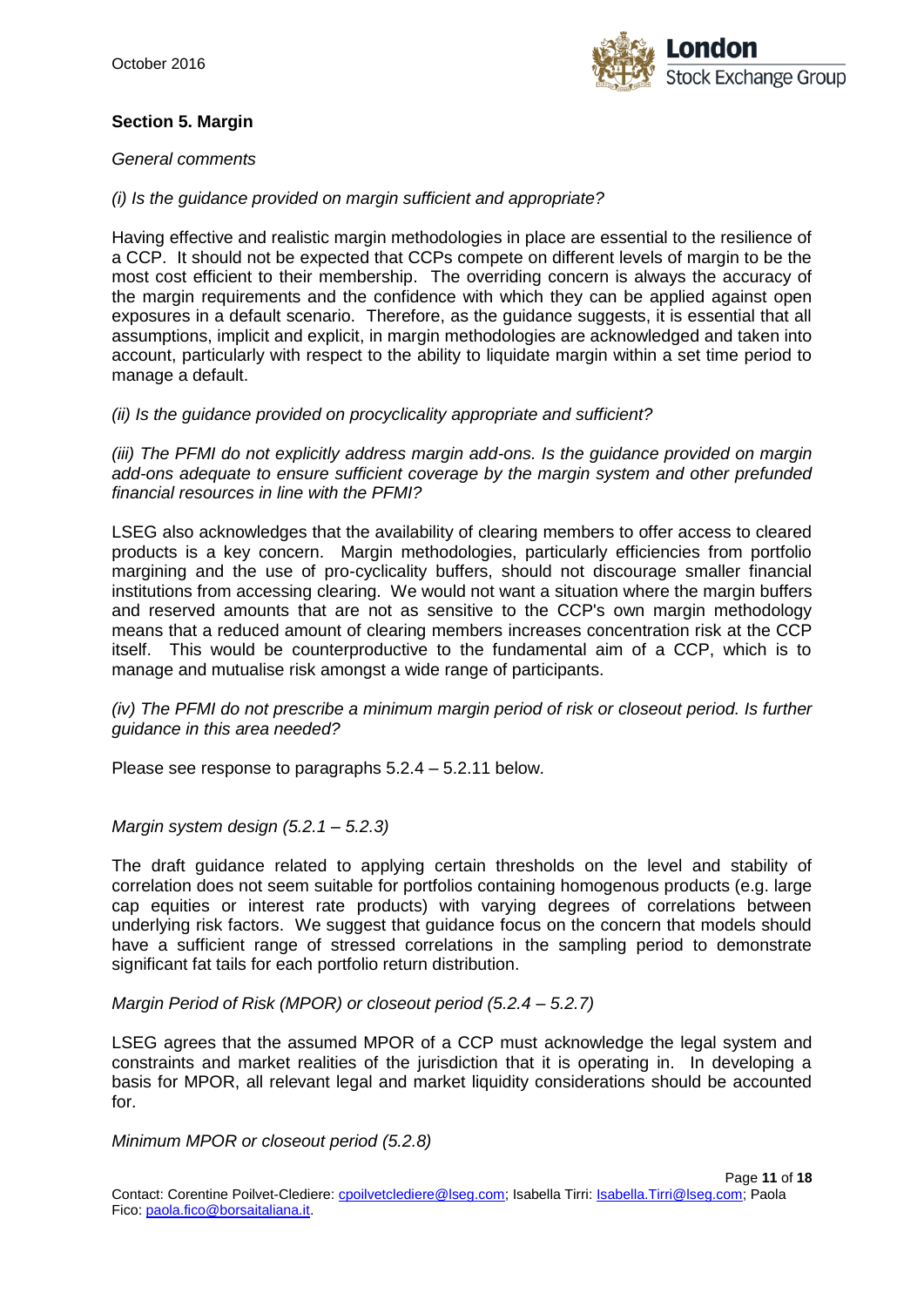

The liquidation period should reflect the actual time needed to manage a default all the way to the porting or the liquidation of clients' positions. Therefore, as noted above, it should be adjusted to the legal structure of the jurisdiction and the liquidity and depth of the market.

## *Model assumptions (5.2.9 – 5.2.11)*

Where the assumed MPOR is a single day, this means that the effective time to manage a default and liquidate positions will be on the basis of intra-day pricing and market movements, which can be less liquid and more volatile than end-of-day pricing at market close.

### *Addressing procyclicality (5.2.33 – 5.2.38)*

While we support strong measures to address procyclicality, it is not necessarily appropriate that linking changes in margin charges to clear metrics that would allow participants to predict changes. It should be sufficient if there is adequate transparency in the margin methodology for forward-looking scenarios and sufficient communication to help clearing members manage changes in margining levels, such as margin simulation tools.

## *Addressing procyclicality in other related areas (5.2.43 – 5.2.44)*

LSEG does not believe it is the role of the CCP to require clearing members to charge their clients more margin than the CCP requires of them. The CCP has contractual relationships only with its clearing members, even where individually segregated client accounts are offered and the subsequent commercial relationships between clearing members and clients are determined between them.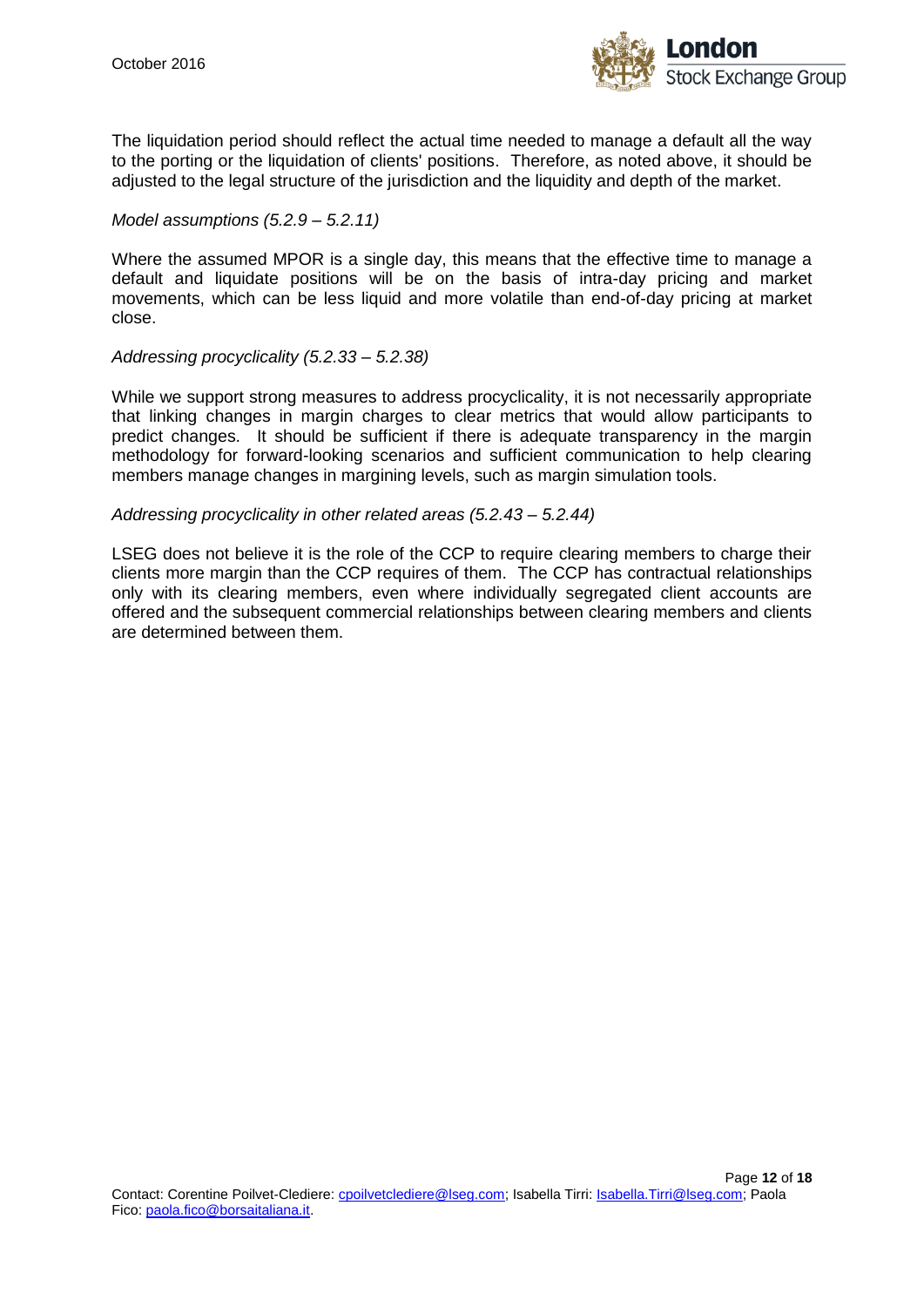

# **Section 6. CCP contribution to losses**

## *General comments*

# *(i) Is the guidance provided on a CCP's contributions to financial resources to cover losses sufficient and appropriate?*

LSEG acknowledges that CCPs, as the entity which is ultimately responsible for its architecture and risk management, should: (i) contribute to losses that occur beyond the prefunded resources of a defaulting member (in event of a member default) and (ii) contribute to losses where there is a non-default loss (NDL) alongside its membership, which must also bear losses in proportion to its level of responsibility. This aligns interests of both the CCP and the clearing members in the organisation, risk management and operational processes of the clearing structures, investment structures and resilience of a CCP.

An important distinction should be drawn between responses to clearing member defaults vs. responses to NDLs. Resultant actions needed to address these situations are likely to be very different, with different powers and resources available. We believe the issue of a CCP potentially failing is more pressing in the case of NDLs. Indeed, these situations occur outside the CCP's powers associated with clearing member defaults, where margins, guarantee funds, assessments, VMGH and (partial) Contract Tear Ups are not available to the CCP. LSEG supports the EMIR requirements for CCPs to hold dedicated regulatory capital for such losses and this adds to CCP resilience.<sup>4</sup> Additionally, part of these NDLs could be allocated back to clearing members depending on the level of responsibility they have in contributing to a CCP's decisions and policies, their participation in investment gains or revenue sharing, and their introduction of risk into the system itself.

### *Losses related to a participant's default (6.2.2)*

The most important element of the resilience before recovery of a CCP in the event of a clearing member default should remain the default waterfall and pre-funded resources by clearing members. While it is understood that skin-in-the-game is an important consideration for aligning interests in a default between the CCP and its clearing members. SITG is not, however, designed to be a meaningful loss absoarbing layer within the waterfall which can be replenished within one day of use (as it represents the capital of the CCP). Instead, the default waterfall should focus on the robustness of margin methodology and the tools necessary for a CCP to restore a matched book.

### *Custody and investment losses (6.2.3)*

 $\overline{\phantom{a}}$ 

A CCP must safeguard the assets provided to it as margin and is often bound into certain types of investments either by statuory requirements and/or by its own rulebook. For example, EMIR requires that a CCP can hold no more than 5% (on average) of margins in unsecured deposits with commercial banks and is not allowed to use money market funds. Without access to the relevant Central Banks, this means that the CCP is forced to store cash in the repo markets and so is exposed to this market risk. In cases where the CCP has agreed strict criteria for custody or investment policies are set out in a CCP's rulebook and sanctioned by members, there is a strong argument that a CCP should not be primarily responsible for the size of such losses, as this will depend upon the amount of transactions entered into the CCP by the clearing members themselves. Therefore, while it may be

 $4$  Regulation (EU) No 648/2012, Article 16(2); Commission Delegated Regulatuion (EU) No 152/2013, Article 2.

Contact: Corentine Poilvet-Clediere: cpoilvetclediere@lseg.com; Isabella Tirri: Isabella.Tirri@lseg.com; Paola Fico: paola.fico@borsaitaliana.it.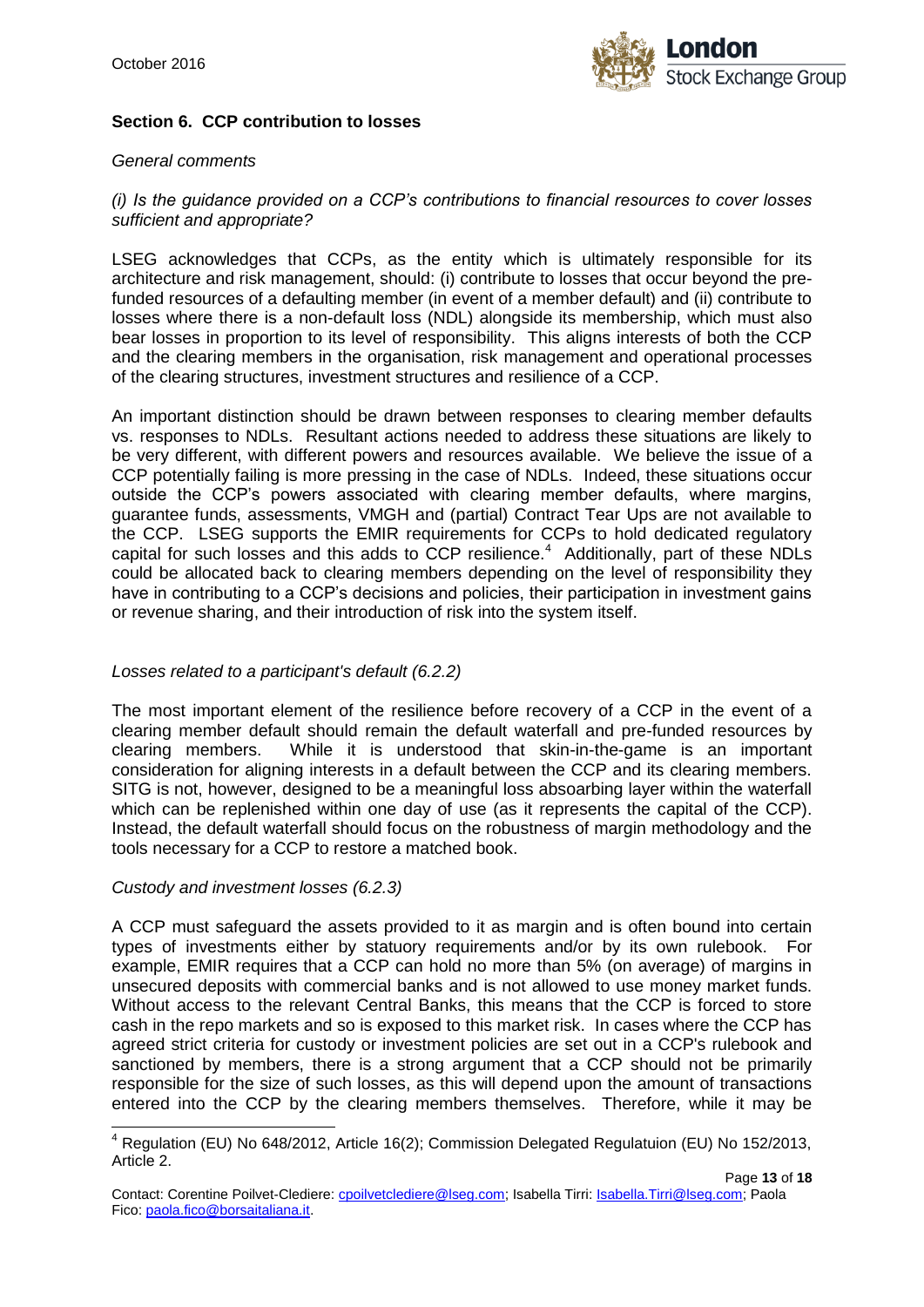

appropriate for a CCP to contribute an initial tranche of losses from its own capital in the event of custody and investment losses, such contribution should be fixed and limited.

While it is not entirely related to the allocation of non-default losses, we would like to draw CPMI-IOSCO's attention to the relationship between CCPs, CSDs, payment systems, Concentration Banks and Central Banks, as these connections are relevant to the resilience of the CCP.

Risks arising from moving margins between members and the CCP:

- For margins in the form of securities, these are handled by a custodian and are bankruptcy remote.
- For cash margins, these are invested in several ways by the CCP. As explained before, these are invested to meet EMIR constraints, with the largest share invested on a secured basis in repos (through an (I)CSD), most of the remainder invested in high grade securities and the balance in unsecured deposits at a Commercial Bank.

Potential issues may arise here:

If the (I)CSD fails, then the CCP (and potentially nobody in the market) can transform securities into cash and vice versa. This would make it virtually impossible for the CCP to meet its VM calls. The failure of such a systemically important institution as a (I)CSD requires rapid coordination amongst Authorities, and cannot be addressed by the CCP on its own. Indeed from the CCP perspective, its securities are bankruptcy remote, so the problem here is how to access them rapidly.

For securities owned outright by the CCP, there are some protections in place which can allocate solvency threatening losses back to members. For example the Statutory Instrument<sup>5</sup> put in place HM Treasury covering investment losses in 2014.

This leaves the residual unsecured cash deposits to commercial banks, which arise when the CCP is not able to deposit the cash in the relevant currency at the appropriate Central Bank. The need for the CCP to have such a deposit facility is a key requirement to manage systemic risk. Without this, the CCP has no choice but to leave cash at a commercial bank during a stress event; hardly a desired outcome. There is a clear argument for such deposit access for a CCP on systemic risk grounds which would greatly reduce the risk inherent in CCP operations in general.

There is also the related risk arising when the CCP cannot participate in a protected payment system (such as Target 2) and has to construct its own version of the protected payment system PPS using designated commercial banks. In this construct, members pay cash margins to a PPS bank and these margins are then forwarded to a "concentration bank", so cash is "concentrated" at a select commercial bank. The CCP also distributes cash margin back to members by following this process in reverse.

If a PPS bank were to fail, then the CCP would have fall back arrangements for receiving and paying margin. If for some reason, member cash was lost here, then there is "Extended Member Liability" protection available in that the member is still responsible for that cash and that responsibility only ceases when the cash reaches the Concentration Bank, whereupon the CCP assumes the risk.

 5 The Financial Services and Markets Act 2000 (Over the Counter Derivatives, Central Counterparties and Trade Repositories) (No. 2) Regulations 2013

Contact: Corentine Poilvet-Clediere: cpoilvetclediere@lseg.com; Isabella Tirri: Isabella.Tirri@lseg.com; Paola Fico: paola.fico@borsaitaliana.it.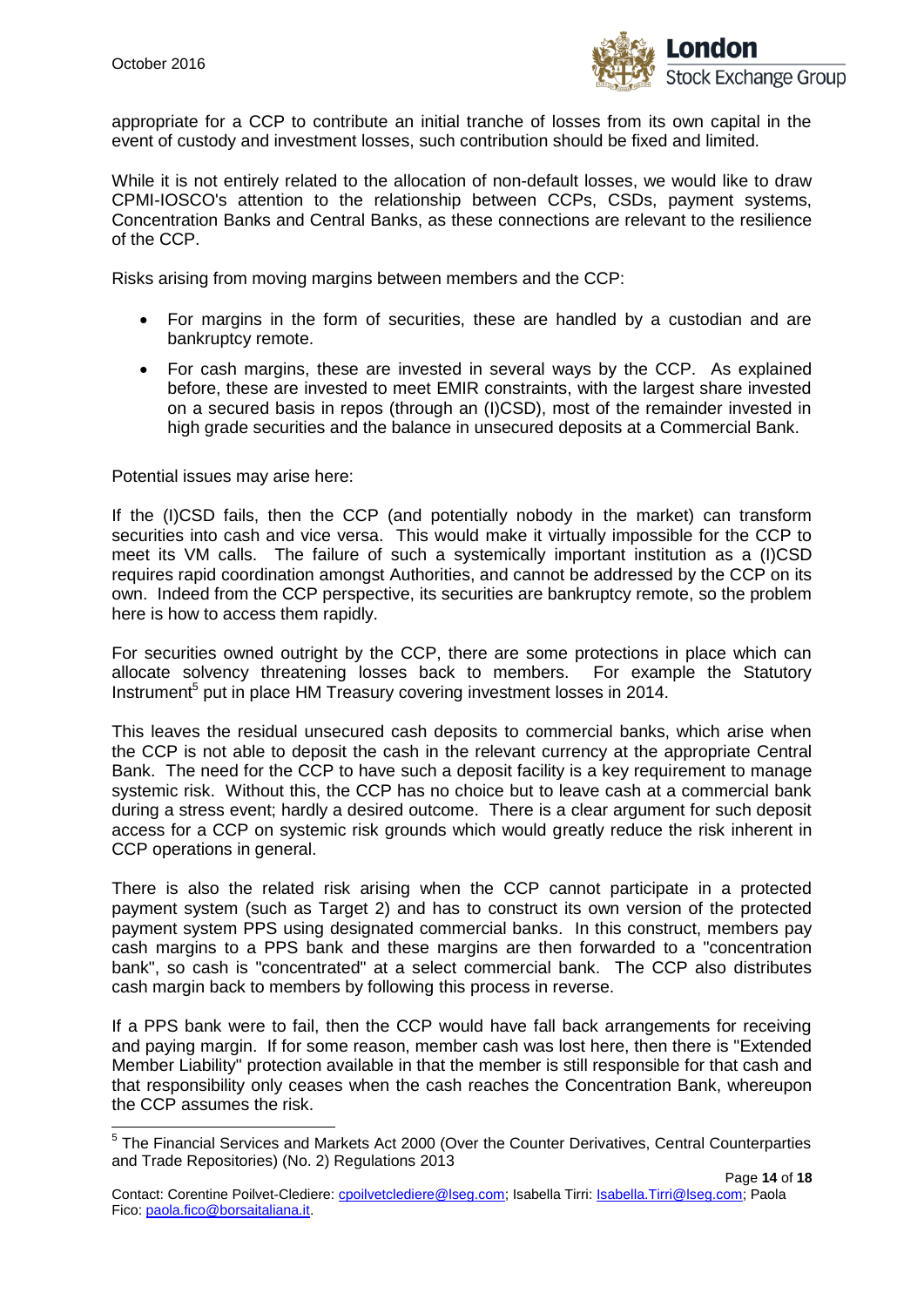

If the Concentration Bank were to fail, then again the CCP has backups in place to direct margin flows, but the CCP would be exposed to losing the cash balance already at the Concentration Bank. This balance is one of the key risks for a CCP, and is managed by ensuring a strict limit on the aggregate activity with the Concentration Bank.

This risk would not arise in the first place if the CCP were able to leverage the relevant Central Bank to take its cash deposits and so direct its margin payment flow without the exposure to Commercial Banks. This effectively is what happens under the Target 2 system for funds denominated in euros. A similar process exists for dollars with the NSS. While this risk is increasingly considered by Authorities, such Central Bank access has not been granted universally to large CCPs. The perception that this may be a bail out for CCPs is incorrect; in that the essence of the argument is that the CCP is asking to deposit currency at the Central Bank of issue and not to repo securities with the Central Bank.

Each day, there are CCP cash balances at the (I)CSDs representing cash received in the CCP account after some transactions have rolled off. The CCP may instruct some of these funds to be paid into opening repo legs with new counterparties, some of these funds to be used to purchase outright securities and some to be paid to the Concentration Bank. Except for the Concentration Bank activity, these are Delivery Versus Payment activities.

In fact all accounts in this process form a closed network; an account cannot be opened at the (I)CSD unless a strict account opening process is followed involving many independent signatories. There are relatively few accounts and these are reconciled daily by the CCP and by the (I)CSD, so money cannot be physically sent outside the system of accounts. This means that if there is a cyber attack on the CCP, the worst that can happen is to cause a disruption, but ultimately not to lose cash. This can be handled by a system reset to the last known trusted statements (at most 24 hours reset) and the damage corrected accordingly. This may require a Rulebook amended to ensure the CCP is not liable for losses associated with the fictitious trades.

There is a small amount of money required for day to day bill payments by the CCP, but the loss of this amount would certainly not be a solvency threatening event and could easily be absorbed by the CCP capital.

*Seniority of the CCP's own financial resources (6.2.4)*

LSEG agrees that the CCP's own contribution to losses should take place as follows:

- (i) for clearing default losses following the defaulter's margin and default fund contribution, to provide some of the CCP's own capital as SITG before the contribution of non-defaulting members;
- (ii) for non-default losses this will have to vary on the manner of the loss, but in most circumstances it is reasonable to assume that there will be a mixed approach of some tranche of CCP capital and member contribution. This is because losses related to such NDLs as investment or custody risk are due to business undertaken in managing the risk put into the CCP system by the transactions of clearing members and the quantum of loss exposure should not all sit with the CCP.

Neither of these scenarios should be designed with the view that a CCP's contribution should be calibrated to ensure that non-defaulting members are unlikely to make a financial contribution to CCP recovery as a fundamental aspect of CCP risk management is loss mutualisation by the membership.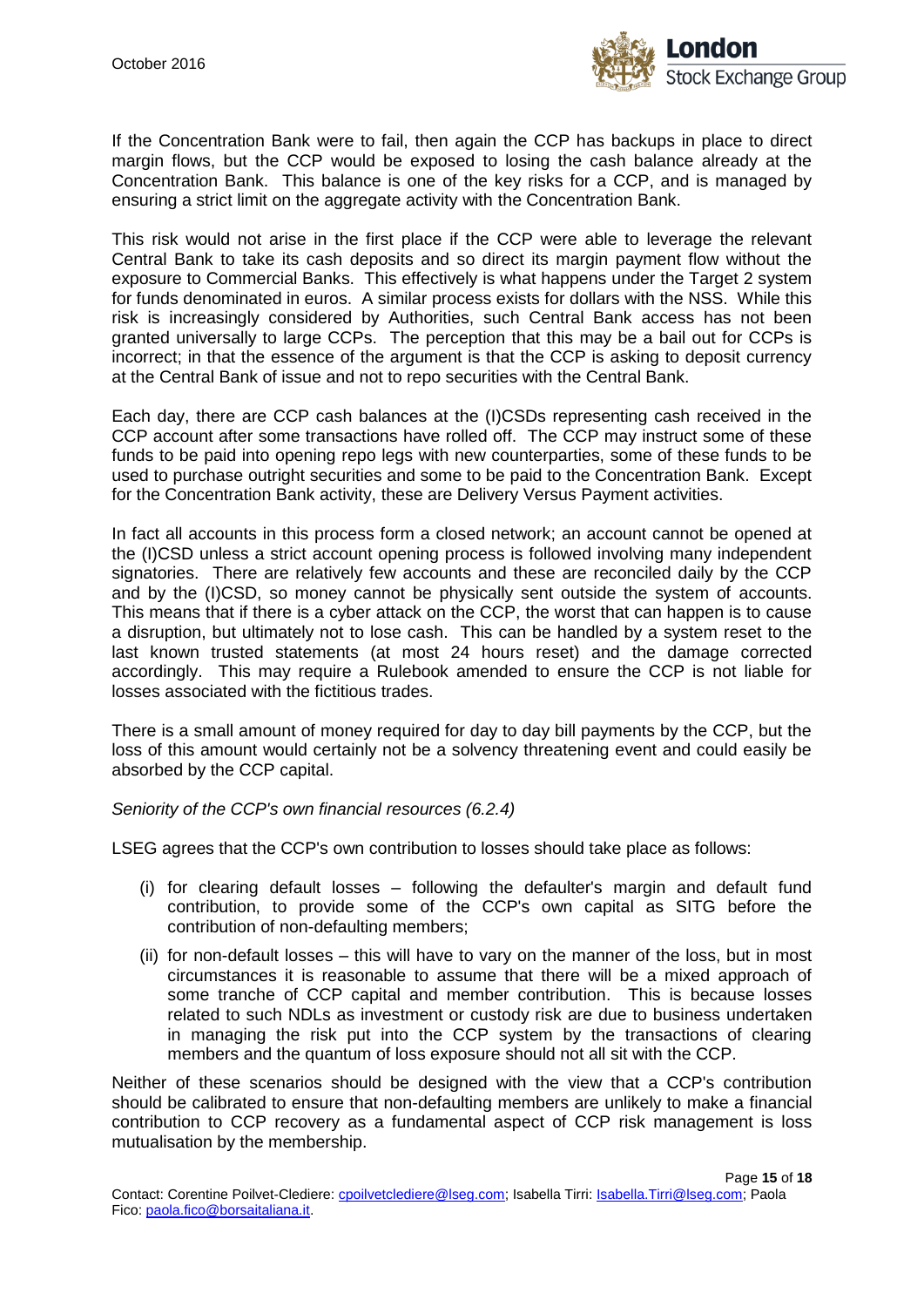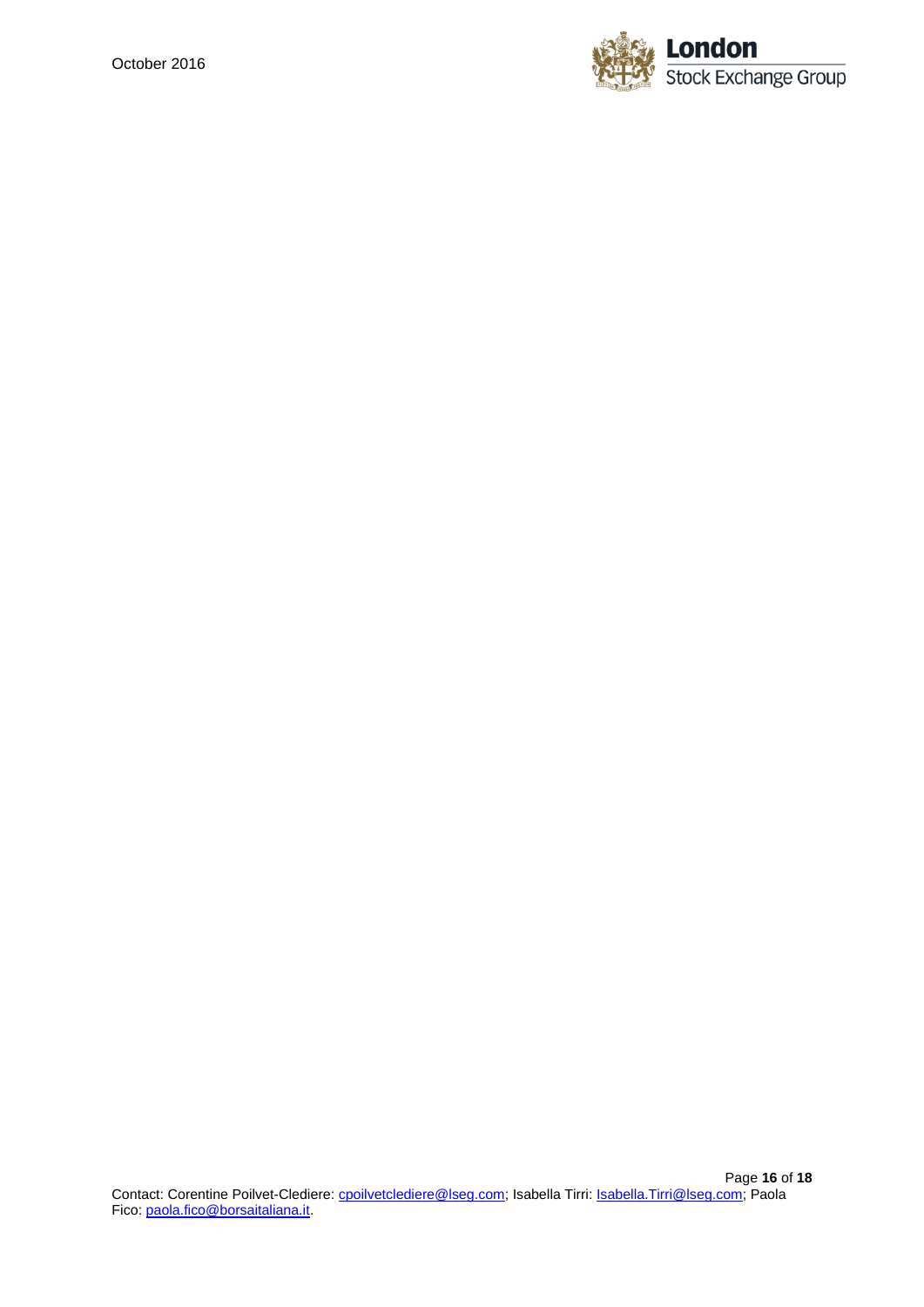

# **Section 7. Recovery**

### *General comments*

## *(i) Is the guidance already provided on recovery planning in the Recovery Report sufficient and appropriate?*

In undertaking CCP recovery, there are two overriding issues which need to be acknowledged, the first is that a CCP must always ensure that it has a matched book and an overriding principle of recovery should be the goal of returning a CCP to that position as soon as possible, which will help bring stability to the stressed market situation. The second is that clearing members will not be in a position to fund an ailing CCP indefinitely. When those two fundamentals are acknowledged, it becomes clear that the focus of recovery must be the quick return of the CCP to a matched book, with full allocation of losses while making the best use of pre-funded resources available from the membership. That is why it is essential that the CCP retains a comprehensive toolkit to: (i) be able to allocate all losses to surviving members; and (ii) the ability to restore a matched book through the ability to use Partial Contract Tear Ups (carefully explained and detailed for its members and clients).

### *Allocation of losses not caused by participant default (7.2.1 – 7.2.2)*

LSEG believes it is appropriate that non-default losses are first charged against CCP capital, up top certain pre-defined amounts and then charged to clearing members. This is because the quantum of many non-default losses (such as custody or investment losses) is in relation to the amount of clearing member collateral provided to the CCP based on the transactions entered into by the clearing members themselves. Therefore, while it may be appropriate for a CCP to contribute an initial tranche of losses from its own capital in the event of custody and investment losses, such contribution should be fixed and limited.

### *Speed of replenishment of financial resources (7.2.5 – 7.2.6)*

LSEG agrees that the expectation that default fund resources should be replenished by the next business day after a default should be the normal prevailing intention. In respect of delays to replenishing financial resources, we believe that such decisions are likely to need to be taken in conjunction with the CCP's prudential regulator, as the regulator is likely to have a better understanding of the market-wide financial stability concerns and conclude it is not practicable to replenish resources by the next business day.

Where looking to reserve available resources from members for replenishment, as opposed to meeting uncovered losses, this suggests that other tools, for example variation margin gains haircutting could be employed instead to meet uncovered losses.

### *Re-establishing a matched book (7.2.7)*

LSEG agrees that the first option in re-establishing a matched book should always be the use of voluntary measures such as the auction process. However, it is ultimately necessary to have tools which can be employed to force allocation upon members and partial contract tear-up are essential tools when other avenues for CCP recovery have been unsuccessful. As the guidelines suggest, market-based tools are preferable, but allocations and partial tear-up in particular are necessary where there is no active market in the open positions and to keep them on the CCP's book unmatched would pose significant danger to a CCP's stability.